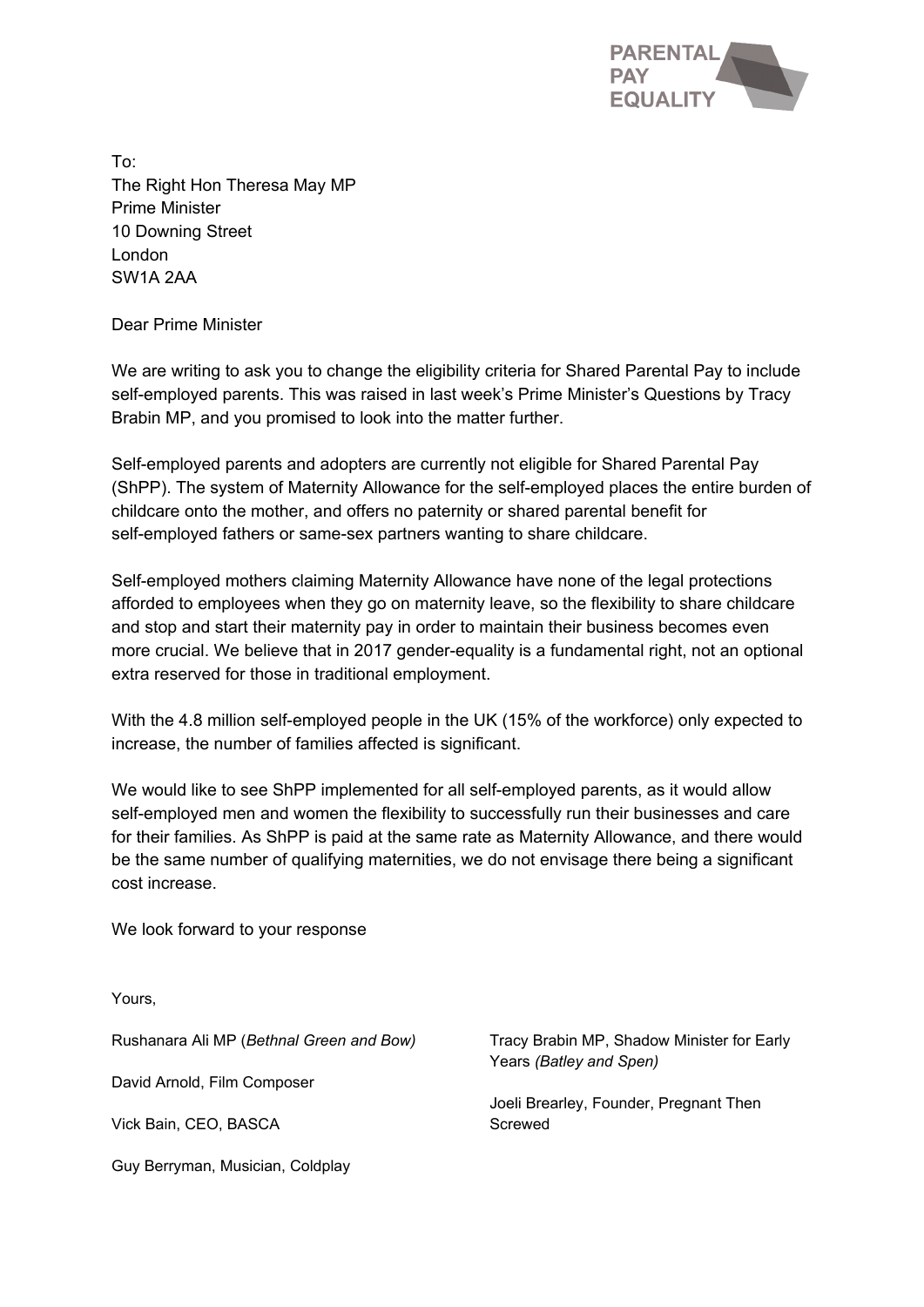Kevin Brennan MP, Shadow Minister for Digital, Culture, Media and Sport *(Cardiff West)*

Christine Brown, Director of External Affairs, Help Musicians UK

Jonny Buckland, Musician, Coldplay

Tim Burton, Film Director

Will Champion, Musician, Coldplay

Tom Chaplin , Musician, Keane

Bambos Charalambous MP *(Enfield, Southgate)*

Eos Counsell, Musician, Bond

Cameron Craig, Executive Director, Music Producers Guild

Rosie Duffield MP *(Canterbury)*

Michael Dugher, CEO, UK Music

Anna Ehnold-Danailov, Director, Parents In Performing Arts

Derek Frey, Film Director

Paul Epworth, Music Producer

Olga FitzRoy, Founder, Parental Pay Equality

James Frith MP *(Bury North)*

Preet Gill MP *(Birmingham, Edgbaston)*

Elspeth Hanson, Musician, Bond

Ed Harcourt, Musician & Music Producer

Emma Hardy MP *(Kingston upon Hull West and Hessle)*

Ayesha Hazarika, Advisor to BPI and Poitical **Commentator** 

Helen Hayes MP *(Dulwich and West Norwood)*

Sharon Hodgson MP, Shadow Minister for Public Health *(Washington and Sunderland West )* Richard Hughes, Musician, Keane

Dr Rupa Huq MP Shadow Minister, Home Office, Crime Prevention *(Ealing Central and Acton)*

Diana Johnson MP *(Kingston upon Hull North)*

Afzal Khan MP, Shadow Minister for Immigration (*Manchester Gorton)*

Kate Kinninmont MBE, Chief Executive, Women In Film & TV (UK)

Caroline Lucas MP, Co-Leader of the Green Party (*Brighton Pavilion)*

Shabana Mahmood MP *(Birmingham, Ladywood)*

Laura Marling, Musician

Chris Martin, Musician, Coldplay

Giles Martin, Music Producer

Seema Malhotra MP *(Feltham and Heston)*

Anna McMorrin MP *(Cardiff North)*

Catherine Morrissey, Women's Officer, IWGB

Gerry Morrissey, General Secretary, BECTU

Christine Payne, General Secretary, Equity

Jess Phillips MP (*Birmingham, Yardley)*

Jo Platt MP *(Leigh)*

Lucy Powell MP *(Manchester Central)*

Jesse Quin - Musician - Keane / Mt. Desolation / While The World Sleeps

Ellie Reeves MP (*Lewisham West and Penge)*